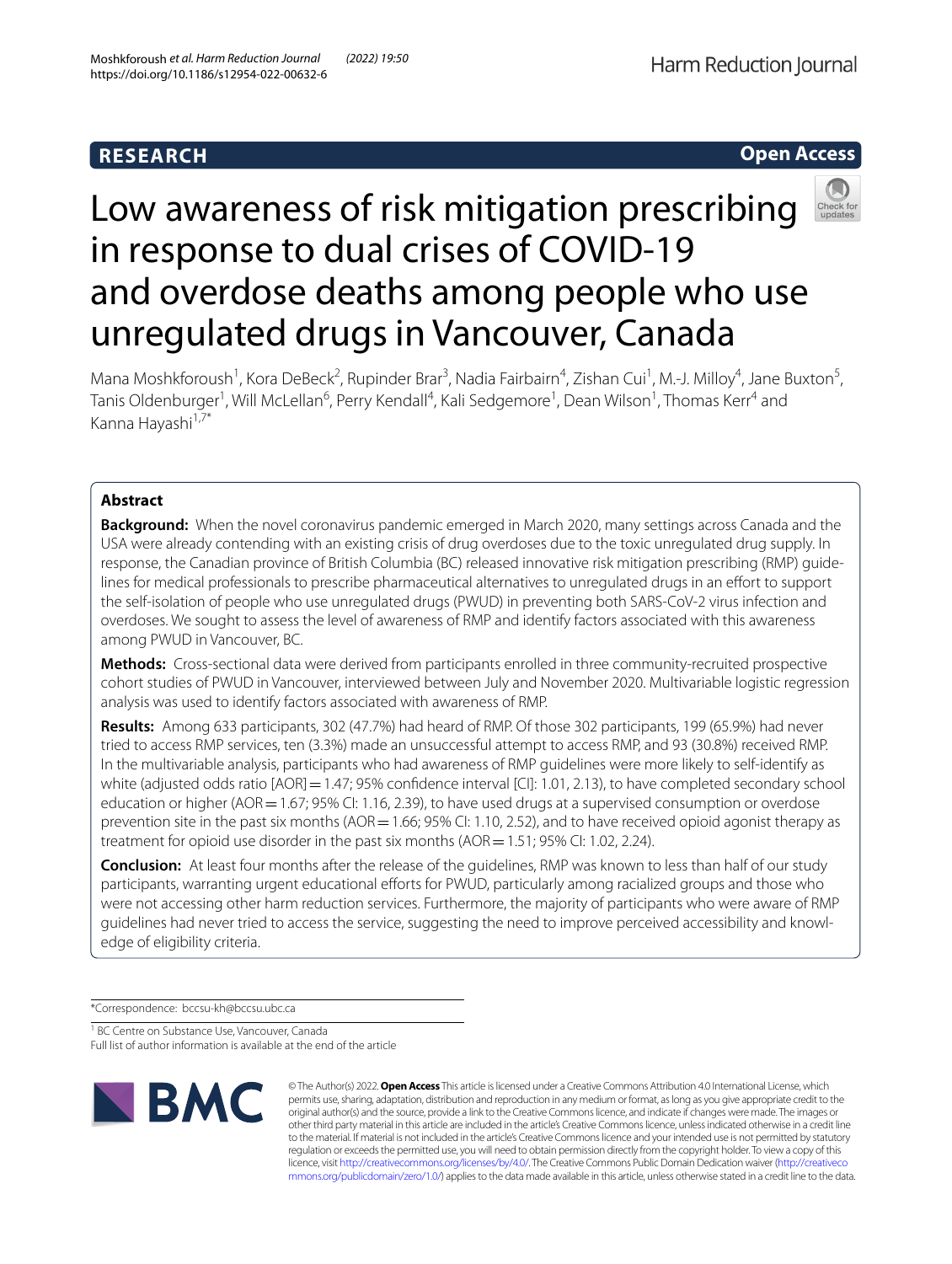**Keywords:** Drug overdose, Safe supply, Harm reduction, COVID-19

### **Background**

The USA and Canada have been contenting with a public health crisis of overdose deaths attributed to synthetic opioids such as fentanyl and its analogues. Fentanyl has a rapid onset [[1\]](#page-7-0), is estimated to be up to 100 times more potent than morphine, and its lethal doses are often small when compared to other opioids [[2\]](#page-7-1). In the USA, almost 50,000 people died from overdose deaths involving opioids in 2019, more than double the number in 2010 [\[3](#page-7-2)]. In Canada, 26,690 deaths were attributable to opioid toxicity between January 2016 and September 2021, with Canada's western provinces experiencing the highest population-adjusted rates [[4\]](#page-7-3).

On April 14, 2016, the province of BC declared a public health emergency due to escalating opioid overdoses and related deaths [[5\]](#page-7-4). Since then, the BC Coroners Service reports that unregulated drugs have claimed the lives of more than 9,000 British Columbians  $[6]$ . The year 2021 saw the highest loss of life at 2,232 reported deaths, following a 127% increase in the rate of death due to unregulated drug toxicity since 2019. The drastic rise in the overdose crisis is largely attributable to the compounding efects of the novel coronavirus disease (COVID-19) pandemic, which was declared a public health emergency in BC on March 17, 2020. Prior to March 2020, the number of deaths per month had remained in the double digits for almost one year  $[6]$  $[6]$  $[6]$ . Since the onset of the pandemic, the dual crises of COVID-19 and opioid overdose have seen over 100 deaths per month. Notably, BC recorded 210 and 215 deaths in November and December 2021, respectively. These are the two largest numbers of suspected deaths ever recorded in a month in the province's history and equate to about 7 deaths per day [[7\]](#page-7-6).

The effects of the COVID-19 pandemic on the overdose crisis were not unexpected. PWUD are at heightened risk of SARS-CoV-2 virus infection due to high rates of related comorbidities and exposure to conditions where following physical distancing and personal hygiene recommendations are challenging or impossible  $[8-10]$  $[8-10]$ . Moreover, public health measures in response to the COVID-19 crisis were expected to pose signifcant challenges to existing mitigation efforts in the overdose crisis. The redistribution of healthcare resources to COVID-19 containment risked decreasing the availability of direct healthcare services for PWUD, such as community health centers and outreach services. Physical distancing measures risked interrupting access to key overdose prevention services, such as substance use disorder treatments (e.g., opioid agonist therapy [OAT]), as well as supervised consumption and overdose prevention sites. Additionally, previous reports documented that COVID-19-related social and policy changes afected the unregulated drug supply in North America in several ways. As borders closed, the availability and potency of certain drugs decreased, prices increased or stayed the same for more diluted drugs, and cheaper and more proftable fentanyl that is easily trafficked via mail increased the toxicity of the unregulated drug supply  $[11, 12]$  $[11, 12]$  $[11, 12]$  $[11, 12]$ . These fluctuations in drug availability often led PWUD to substitute for other substances or use inconsistently, which would in turn afect their tolerance levels [[13](#page-7-11)]. In response to concerns and evidence of a worsening overdose crisis in tandem with an emerging COVID-19 crisis, the province of BC launched dual risk (i.e., overdose and COVID-19) mitigation services for PWUD.

Risk mitigation prescribing (RMP) guidelines [\[14](#page-7-12)], also known as pandemic prescribing or "(prescribed) safer supply" (though the terminology has evolved since), were released in March 2020 and allowed physicians and nurse practitioners to prescribe certain pharmaceuticals (e.g., short-acting opioids such as hydromorphone) to people who use unregulated drugs, with the costs covered by the province's universal no-cost healthcare system. Under the guidelines, a patient prescribed OAT (e.g., those prescribed methadone) who continues to use unregulated opioids can also be prescribed short-acting opioids (on top of their long-acting OAT medications), often for take-home dosing. By providing pharmaceutical alternatives to the toxic unregulated drug supply, the interventions were intended to 1) prevent the spread of COVID-19 by enabling physical distancing and self-isolation among PWUD, and 2) prevent overdose deaths by reducing the consumption of toxic street drugs. Eligibility criteria for RMP included: being an at-risk, suspected or confrmed case of COVID-19 infection; having history of ongoing active substance use (opioids, stimulants, alcohol, benzodiazepines or tobacco); and having high risk of withdrawal, overdose, craving or other harms related to drug use.

Despite its important objectives, implementation of RMP has been limited. There are no previously established approaches to prescribing for overdose prevention versus addiction treatment, and regulatory bodies have been slow to provide guidance on how physicians may interpret RMP guidelines in lieu of the traditional practices surrounding the prescription of opioids and concerns of diversion  $[15]$  $[15]$ . The uptake of RMP in BC has also been highly centralized to the Vancouver Coastal Health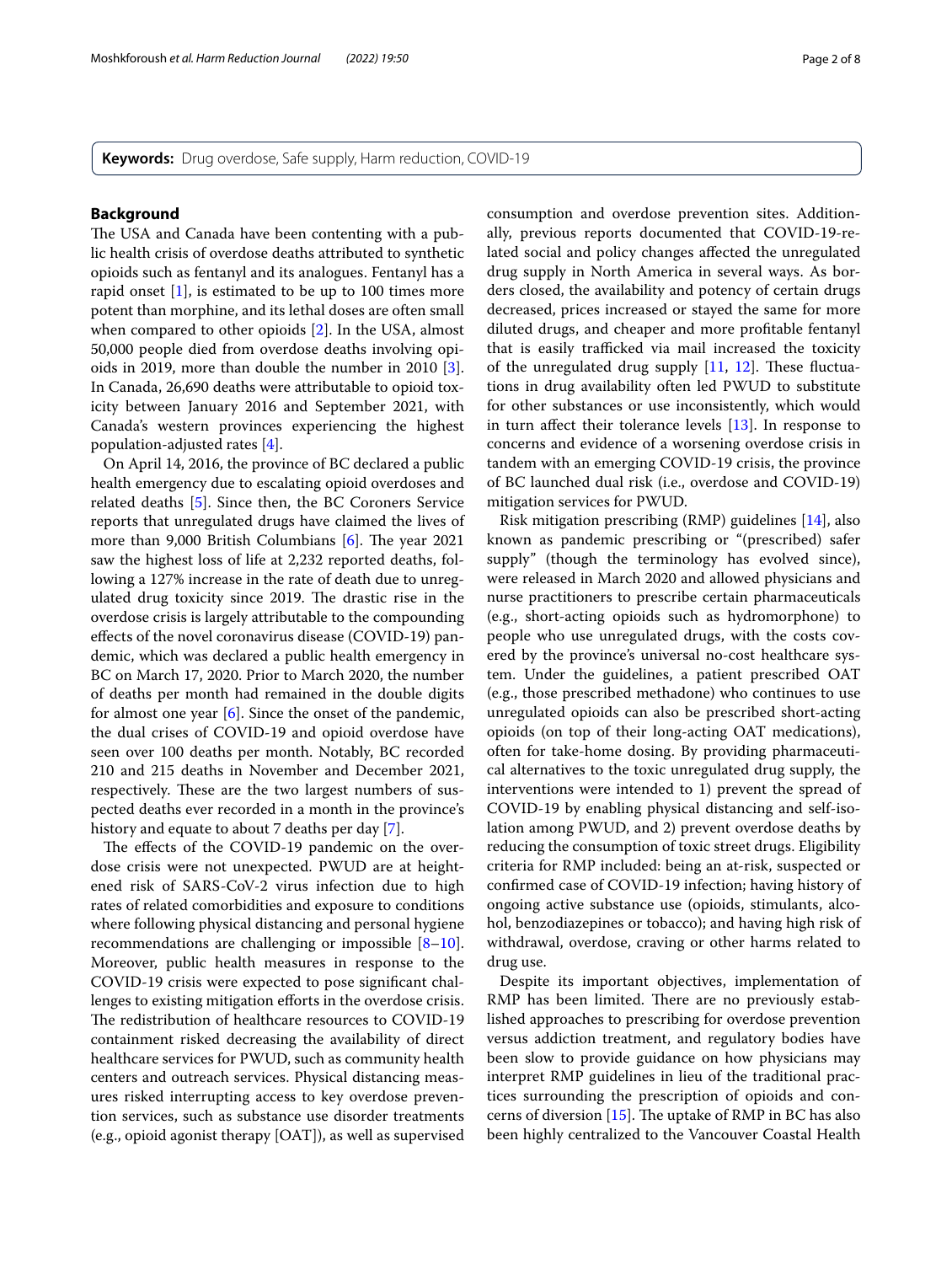region that covers urban Vancouver  $[16]$  $[16]$ , with the highest rates of prescribing expected in the city's Downtown Eastside (DTES) neighborhood. This is an area characterized by high rates of poverty, homelessness, mental illness, violence and marginalization, and is known to be the epicenter of substance use-related harms in the province of BC  $[17–20]$  $[17–20]$  $[17–20]$ . Our study is focused on this geographic region since the early impacts of RMP were most likely to be observed here. The uptake of RMP is directly dependent on the awareness of these services among PWUD. Therefore, the objective of our study was to assess the level of awareness of RMP and to identify factors associated with this awareness among PWUD in Vancouver, BC, during the frst eight months of RMP implementation in 2020.

## **Methods**

Data were drawn from three ongoing prospective cohort studies of PWUD in Vancouver: the Vancouver Injection Drug Users Study (VIDUS), the AIDS Care Cohort to evaluate Exposure to Survival Services (ACCESS), and the At-Risk Youth Study (ARYS). Further details of these cohorts are available elsewhere [\[21–](#page-7-17)[23\]](#page-7-18). In brief, VIDUS enrolls HIV-seronegative adults ( $\geq$  18 years) who injected drugs in the month prior to enrollment. ACCESS enrolls HIV-seropositive adults who used an unregulated drug other than or in addition to cannabis in the month prior to enrollment. ARYS enrolls street-involved youth aged 14 to 26 years who used an unregulated drug other than or in addition to cannabis in the month prior to enrollment. The studies use harmonized data collection and follow-up procedures to allow for merged data analyses. All three cohorts administer identical questionnaires by trained interviewers and serologic tests for HIV and hepatitis C virus at equal follow-up frequency (i.e., every six months). Upon completion of each biannual study visit, participants receive a \$40 CAD honorarium. All three studies have received ethics approval from the University of British Columbia/Providence Health Care Research Ethics Board.

Due to the coinciding onset of the COVID-19 pandemic, the questionnaire used in this study was administered remotely via phone between July and November 2020. We included in our analyses all participants who completed the questionnaire and who reported using unregulated drugs in the six months prior to the interview date, excluding those who exclusively used cannabis. The questionnaire contained COVID-19 specific measures, including measures related to RMP. In the present analyses, the main outcome of interest was a binary measure of awareness of RMP guidelines, defned as having ever "heard about the safer drug supply guidelines" (yes vs. no). Before asking this question, interviewers read the following statement to the participants: "In March 2020, new provincial guidelines were released in order to allow access to prescription drugs for some people who use drugs during the COVID-19 public health emergency. The guidelines are often called safer drug supply guidelines."

Covariates were selected based on hypothesized relationships with the awareness of RMP guidelines according to Rhodes' Risk Environment framework [[24](#page-7-19)], which prompted us to consider a range of social and structural factors in addition to individual factors. Specifcally, the explanatory variables of interest included the following sociodemographic characteristics: age (per year increase, continuous); self-identifed ethnicity/ancestry (white vs. Black, Indigenous or other people of color [BIPOC]); self-identifed gender (male vs. female or other gender minorities); education ( $\ge$  secondary school education vs.<secondary school education); and residence in the DTES neighborhood of Vancouver. COVID-19 related variables included having ever been tested for COVID-19, ever accessed COVID-19 emergency housing options by the government, and inability to self-isolate or social distance. Variables related to drug-use included the following measures:≥daily use of alcohol;≥daily use of unregulated opioids (including heroin, unregulated fentanyl or *down*);≥daily use of stimulants (including cocaine, crack or crystal methamphetamine); use of benzodiazepines; and having experienced a non-fatal overdose. Additional variables of interest included the following social/structural exposures: involvement in drug dealing; incarceration; use of drugs at supervised consumption or overdose prevention sites; engagement in addiction treatment (OAT [any of buprenorphine-naloxone, methadone, long-acting oral morphine, injectable opioids] vs. non-OAT addiction treatment only [e.g., detox, residential treatment] vs. none); engagement in treatment for mental health; and reporting inability to access health or social services. We also included cohort designation (ACCESS vs. ARYS vs. VIDUS). All variables except for cohort, age, ethnicity/ancestry, self-identifed gender, education, COVID-19 testing, and access to housing options by the government referred to the six months prior to the interview date.

Bivariable and multivariable logistic regression analyses were used to identify factors associated with awareness of RMP guidelines. All covariates of interest were included in the multivariable model, and collinearity was assessed by the variance infation factor (VIF) with a cutoff of 5.0  $[25]$  $[25]$  $[25]$ . In sub-analyses, we examined descriptive statistics of participants' access to RMP (able to access vs. unable to access vs. never tried to access) among those who were aware of RMP guidelines. All statistical tests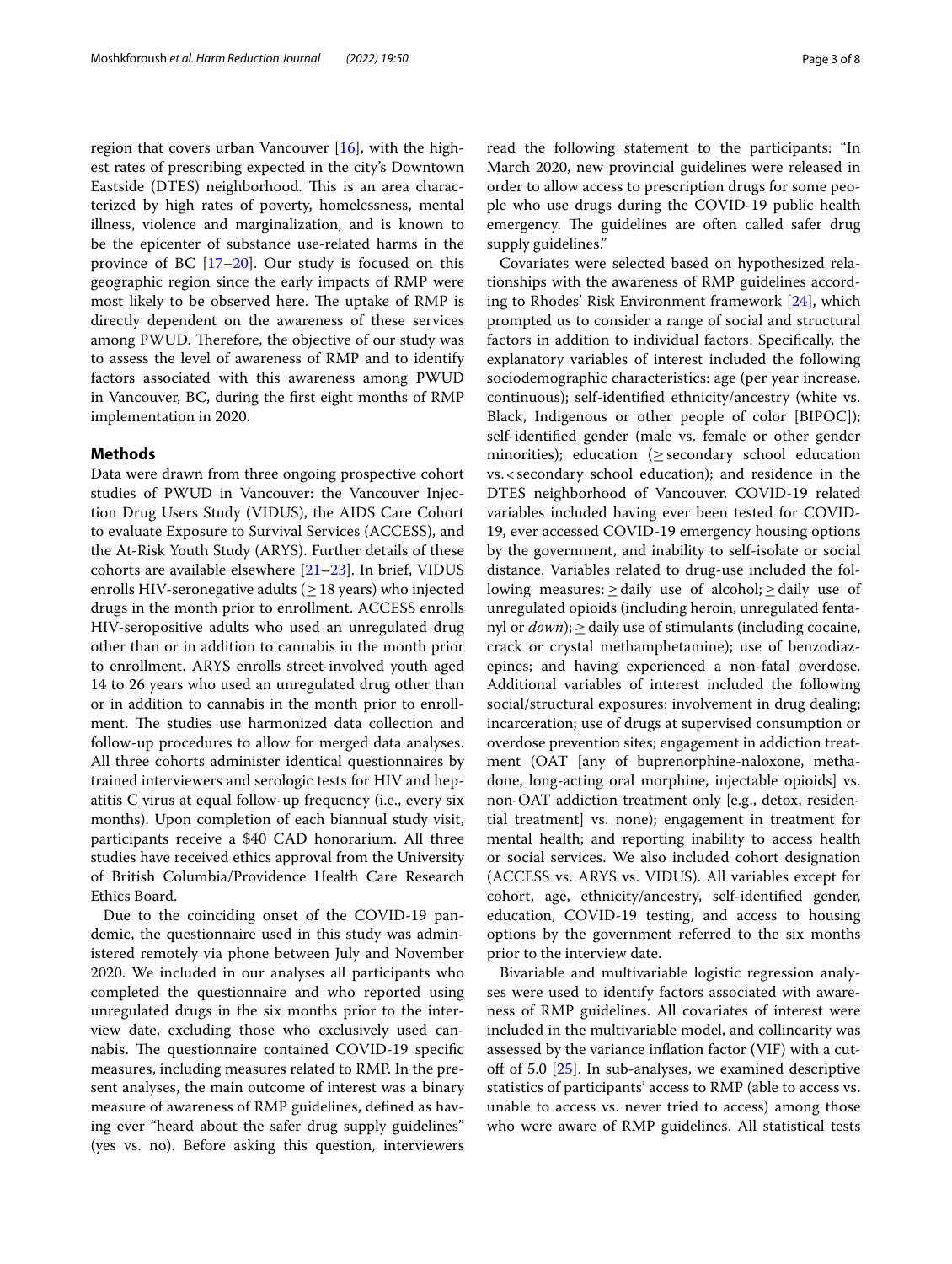were two-sided and considered statistically signifcant at *p*<0.05. All analyses were conducted using SAS version 9.4 [\[26](#page-7-21)].

## **Results**

In total, 884 participants completed interviews during the study period. Of those, 242 participants (101 VIDUS, 68 ACCESS, and 73 ARYS participants) did not use drugs or exclusively used cannabis in the six months prior to the interview date, and nine participants did not answer the main outcome question. These 251 participants were excluded from the analysis. Among the analytic sample composed of the remaining 633 participants, 342 (57.5%) were male; 336 (56.8%) were white, 231 (39.0%) were Indigenous, and 29 (4.9%) were Black or other people of color; 309 (48.8%) resided in the DTES in the past six months; and the median age was 45 (1st and 3rd quartile: 32, 55) years.

As shown in Table [1](#page-3-0), 302 (47.7%) participants had heard of RMP guidelines. The level of RMP awareness was almost identical among those who had ever been tested for COVID-19 (47.3%) to that of the entire sample. In total, three (0.5%) participants reported having ever tested positive for COVID-19. The results of the multivariable analysis showed that participants who had awareness of RMP guidelines were more likely to self-identify

<span id="page-3-0"></span>**Table 1** Bivariable and multivariable logistic regression analysis of factors associated with awareness of RMP (*n*=633)

| Variable                                                                                                     | Heard of risk mitigation prescribing $(n, %)$ |                 |                       |                       |
|--------------------------------------------------------------------------------------------------------------|-----------------------------------------------|-----------------|-----------------------|-----------------------|
|                                                                                                              | Yes (302, 47.7%)                              | No (331, 52.3%) | OR [95% CI]           | AOR [95% CI]          |
| Cohort                                                                                                       |                                               |                 |                       |                       |
| <b>ACCESS</b>                                                                                                | 90 (29.8%)                                    | 111 (33.5%)     | 1.13 [0.90, 1.41]     | 1.12 [0.74, 1.70]     |
| <b>ARYS</b>                                                                                                  | 92 (30.5%)                                    | 92 (27.8%)      | $0.91$ $[0.73, 1.15]$ | 1.41 [0.72, 2.76]     |
| <b>VIDUS</b>                                                                                                 | 120 (39.7%)                                   | 128 (38.7%)     | Reference             | Reference             |
| <b>Age</b> , per year increase (median, $1^{st}$ – $3^{rd}$ quartile)                                        | $42(31-54)$                                   | $45(33 - 55)$   | 0.99 [0.98, 1.00]     | 0.99 [0.97, 1.01]     |
| White (vs. Black, Indigenous, other people of color)                                                         | 166 (60.1%)                                   | 166 (52.5%)     | 1.36 [0.98, 1.89]     | 1.47 [1.01, 2.13]     |
| Male (vs. female and other gender minorities)                                                                | 155 (55.8%)                                   | 187 (59.0%)     | 0.88 [0.63, 1.21]     | $0.91$ $[0.63, 1.33]$ |
| $\geq$ Secondary school education (vs. < ss education)                                                       | 146 (53.7%)                                   | 134 (42.7%)     | $1.56$ [1.12, 2.16]   | 1.67 [1.16, 2.39]     |
| Residency in DTES (vs. in other neighborhoods) <sup>a</sup>                                                  | 157 (52.0%)                                   | 152 (45.9%)     | 1.28 [0.93, 1.74]     | 1.33 [0.90, 1.96]     |
| Tested for COVID-19 (vs. not tested)                                                                         | 87 (28.8%)                                    | 97 (29.6%)      | 0.96 [0.68, 1.36]     | 0.99 [0.68, 1.44]     |
| Access to housing options by the government<br>(vs. no access/unsure of access)                              | 7(2.3%)                                       | 8 (2.4%)        | 0.96 [0.35, 2.69]     | $0.96$ [0.26, 3.60]   |
| Unable to self-isolate or social distance (vs. able)                                                         | 80 (26.9%)                                    | 97 (29.9%)      | $0.87$ [0.61, 1.23]   | 0.73 [0.48, 1.09]     |
| $\geq$ Daily alcohol use (vs. < daily use) <sup>a</sup>                                                      | 33 (11.0%)                                    | 51 (15.6%)      | $0.67$ [0.42, 1.07]   | 0.75 [0.45, 1.26]     |
| $\geq$ Daily unregulated opioid use (vs. < daily use) <sup>a,b</sup>                                         | 150 (49.7%)                                   | 136 (41.1%)     | 1.41 [1.03, 1.94]     | 1.09 [0.73, 1.63]     |
| $\geq$ Daily stimulant use (vs. < daily use) <sup>a,b</sup>                                                  | 134 (44.4%)                                   | 115 (34.7%)     | 1.50 [1.09, 2.06]     | 1.29 [0.88, 1.88]     |
| <b>Benzo use</b> (vs. no benzo use) <sup>a,b</sup>                                                           | 18 (6.0%)                                     | 11 (3.3%)       | 1.84 [0.86, 3.97]     | 1.82 [0.77, 4.32]     |
| Use of drugs at supervised consumption site (vs. no<br>drug use at supervised consumption site) <sup>a</sup> | 97 (32.1%)                                    | 75 (22.7%)      | 1.62 [1.13, 2.30]     | 1.66 [1.10, 2.52]     |
| Non-fatal overdose (vs. no overdose) <sup>a</sup>                                                            | 47 (15.7%)                                    | 55 (16.8%)      | 0.92 [0.60, 1.41]     | $0.85$ [0.53, 1.36]   |
| <b>Incarceration</b> (vs. no incarceration) <sup>a</sup>                                                     | 10 (3.3%)                                     | 20 (6.1%)       | $0.53$ [0.25, 1.16]   | 0.51 [0.20, 1.30]     |
| Involvement in drug dealing (vs. no involvement) <sup>a</sup>                                                | 105 (34.8%)                                   | 89 (26.9%)      | 1.45 [1.03, 2.03]     | 1.19 [0.80, 1.75]     |
| Addiction treatment <sup>a</sup>                                                                             |                                               |                 |                       |                       |
| OAT                                                                                                          | 184 (61.1%)                                   | 171 (52.3%)     | 1.52 [1.08, 2.12]     | 1.51 [1.02, 2.24]     |
| Non-OAT treatment only                                                                                       | 24 (8.0%)                                     | 25 (7.7%)       | 1.35 [0.73, 2.51]     | 1.19 [0.59, 2.42]     |
| No treatment                                                                                                 | 93 (30.9%)                                    | 131 (40.1%)     | Reference             | Reference             |
| Unable to access health or social services (vs. able to<br>access/never tried to access) <sup>a</sup>        | 82 (27.4%)                                    | 86 (26.0%)      | 1.08 [0.76, 1.53]     | 1.08 [0.72, 1.62]     |
| Treatment for mental health (vs. no treatment) <sup>a</sup>                                                  | 87 (29.0%)                                    | 72 (21.9%)      | 1.46 [1.02, 2.09]     | 1.36 [0.91, 2.03]     |

OR: odds ratio. AOR: adjusted odds ratio. CI: confdence interval. DTES: Downtown Eastside neighborhood of Vancouver. OAT: opioid agonist therapy (A)ORs in bold font denote *p*<0.05

<sup>a</sup> Denotes behaviors/events in the past 6 months

<sup>b</sup> Denotes drug use via injection or non-injection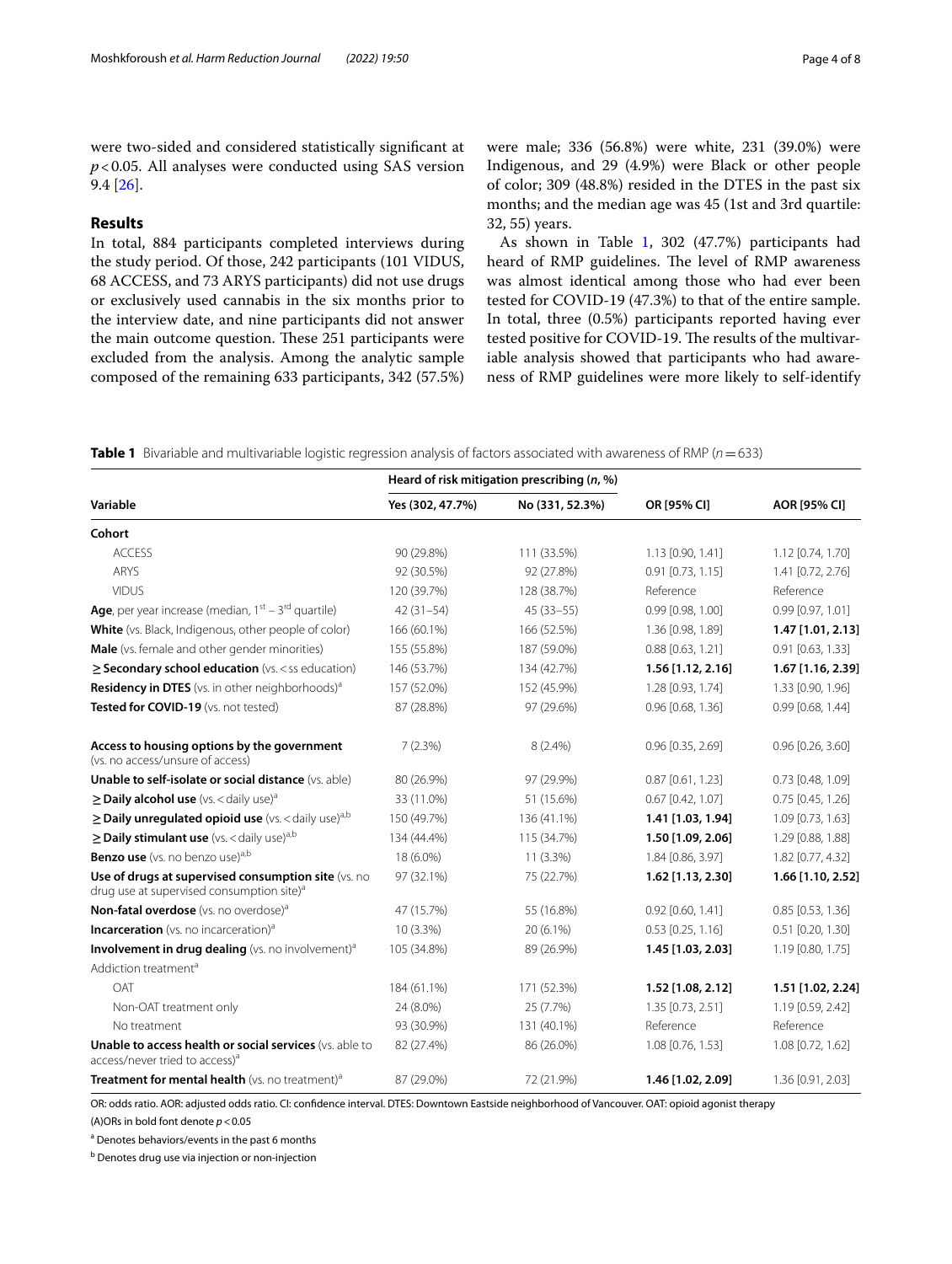as white (adjusted odds ratio  $[AOR] = 1.47$ ; 95% confidence interval [CI]: 1.01, 2.13), to have completed secondary school education or higher  $(AOR=1.67; 95\% \text{ CI:})$ 1.16, 2.39), to have used drugs at a supervised consumption or overdose prevention site  $(AOR=1.66; 95\% \text{ CI:})$ 1.10, 2.52), and to have received OAT as addiction treatment (AOR=1.51; 95% CI: 1.02, 2.24). Collinearity was not detected using VIF (all < 2.0).

In the sub-analysis, as shown in Fig. [1,](#page-4-0) among 302 participants who were aware of RMP guidelines, 199 (65.9%) had never tried to access RMP services, 10 (3.3%) had tried to access RMP but were unable to receive it, and 93 (30.8%) received RMP.

## **Discussion**

To our knowledge, this is the frst study to quantify the level of awareness of RMP guidelines and identify factors associated with this awareness among a communityrecruited sample of PWUD. In our study, less than half of participants (47.7%) had awareness of RMP at least four months after the release of the guidelines. In the multivariable analysis, participants who self-identifed as white, had completed secondary school education or higher, used drugs at a supervised consumption or overdose prevention site in the past six months, or received OAT as addiction treatment in the past six months were more likely to have heard of RMP guidelines. Of further concern, two-thirds of those who were aware of RMP had never tried to access the intervention.

BC's Vancouver Coastal Health region, in particular Vancouver's DTES neighborhood, has seen the highest number of prescriptions to date [[16\]](#page-7-14). Our study sampled directly from this target population (55.4% of participants resided in the DTES) yet still displayed low awareness of RMP within the epicenter of the overdose crisis

in the province. This further demonstrates that awareness of RMP is low and suggests that knowledge dissemination may be key to the implementation and uptake of this service. The low level of awareness of RMP identified in our study may be attributed to a few factors. First, input from the Regional Addictions Program at Vancouver Coastal Health suggests that the intervention was primarily characterized as COVID-19 prevention (i.e., to support self-isolation) for those who are at risk of overdose, rather than overdose prevention alone. This characterization may have rendered RMP less relevant to our study population. While our study instrument did not allow us to measure the full scale of the need for self-isolation (e.g., either the participant themselves or someone residing with them testing positive for COVID-19), only 29.2% had ever been tested for COVID-19. Only 0.5% of the study sample reported testing positive for COVID-19, compared to 16.3% who reported experiencing an accidental overdose in the past six months. Among participants who were perceived to be at risk of COVID-19 and were tested for infection, awareness of RMP was still low at 47.3%. This further demonstrates that a lack of strategic advertising of RMP as an overdose prevention measure may have negatively impacted RMP roll out.

Our fndings indicate that participants who had awareness of RMP were more likely to have used drugs at a supervised consumption or overdose prevention site. These sites have the added function of providing opportunities to learn about other harm reduction and treatment services (e.g., RMP) from peer workers – PWUD trained in overdose response [\[27](#page-7-22)]—and of facilitating peer social networks and community connections among PWUD [\[28](#page-7-23)]. Previous literature has shown the importance of these connections and of word-of-mouth knowledge dissemination for public health education [\[29](#page-7-24)].

<span id="page-4-0"></span>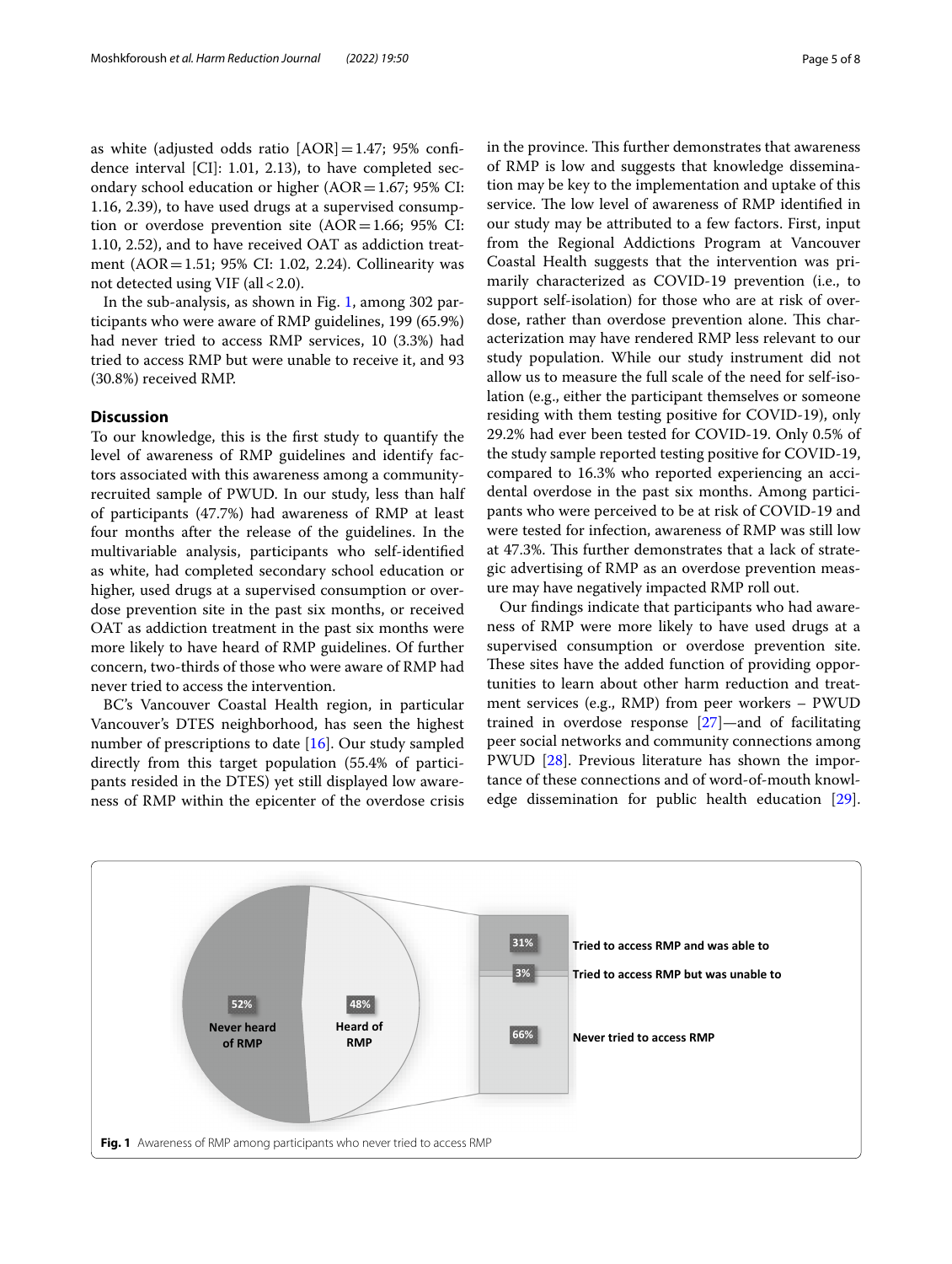Namely, in a study of fentanyl risk knowledge among PWUD in Vancouver, BC, a signifcant majority of participants who were aware of risks associated with fentanyl reported learning about them through word-of-mouth [[29\]](#page-7-24). From the fndings in our study, we speculate that the disruption of peer social networks and natural modes of knowledge dissemination due to COVID-19 may also have partially contributed to the low level of awareness of RMP among the population of PWUD. During the pandemic, peers were discouraged from having guests where they were housed in supportive housing units, and from socializing at overdose prevention sites. These measures impacted the ability for peer networks to gather in-person and engage in education and advocacy on the same level that they were achieving in years prior to the pandemic. Beyond PWUD-to-PWUD knowledge dissemination—through peers in the community, or peer workers at supervised consumption or overdose prevention sites—outreach workers in community settings also play an important role in knowledge dissemination, raising awareness of RMP, and health literacy in general. While our study did not collect data on PWUD's contact with outreach workers, we speculate that the healthcare system's shift in focus from community/preventative care to acute care and infection control during the pandemic also hampered community outreach efforts.

Our study also found an association between RMP awareness and having received OAT in the six months prior to the interview date. Similar to the opportunities for learning about RMP at supervised consumption or overdose prevention sites, having an OAT prescriber likely provides opportunities to learn about other services and speak with a potential prescriber of RMP. In fact, the vast majority of prescribers of RMP are physicians who are OAT prescribers. A patient may or may not be on OAT at the time of their visit with a physician, but physicians are likely to be in a position to offer eligible patients a spectrum of options from OAT to RMP, or both. While the association between OAT and awareness of other interventions such as RMP reinforces the benefts of OAT for those eligible, it also reveals the shortcomings of a medicalized model of "safer supply" as many PWUD may not be connected to healthcare providers and may not have an opioid use disorder diagnosis, but still be at risk of overdose (the main target of RMP). Furthermore, many PWUD who are not OAT recipients already may be less likely to engage with health services such as OAT clinics due to past experiences of stigma, institutionalized racism, etc.

Participants who self-identify as white (vs. BIPOC) were more likely to have heard of RMP guidelines. As there are multiple sources to obtain knowledge about RMP (e.g., through peer networks, primary care workers, etc.), the present study cannot determine which sources were most likely associated with the observed racial disparities in the knowledge of RMP. While future research needs to investigate this issue in more depth, one previous study of racism in healthcare settings makes note of the "double whammy" efect, whereby Indigenous PWUD in Vancouver perceive acts of discrimination as a result of being both visibly Indig-enous and residing in the DTES [\[30\]](#page-7-25). These acts of discrimination often manifest as clinical practice that is negatively infuenced by stigmatizing racial stereotypes. Indigenous participants in the above study reported being reluctant to disclose their substance use due to the fear of receiving inadequate medical care as a result, and notably lacked awareness of services devoted to Indigenous health. This lack of awareness of targeted services parallels our fndings of low awareness of RMP among non-white PWUD. The fear of stigmatizing racial stereotypes may have also created a barrier for BIPOC, and in particular Indigenous, participants to talk to prescribers about RMP. However, additional research is required to unpack this issue.

Finally, participants who completed secondary school education or higher were more likely to have heard of RMP guidelines. This finding is consistent with previous literature, in which a predictive model of health literacy found that educational attainment was the strongest predictor of health literacy [[31\]](#page-7-26). If health literacy is defned as "the ability to fnd, understand, and use information and services to inform health-related decisions" [[32\]](#page-7-27), then low awareness of RMP among a population of PWUD in Vancouver may be considered an indicator of low health literacy. Considering this link between educational attainment and health literacy, we suggest that higher educational attainment—and an associated higher health literacy—among our study population would support higher awareness of risk mitigation services such as RMP. Since overdose prevention is an urgent crisis, a quicker solution to addressing the low awareness among those with low educational attainment is to use terminology that is clear, comprehensible and free from medical or legal jargon. Information relevant to PWUD should be targeted to PWUD, rather than to prescribers and health officials alone. Unfortunately, the wording, length and complexity of the RMP guidelines likely contributed to the low awareness among individuals with lower educational attainment in our cohort.

While increasing awareness of RMP is the frst step in facilitating implementation of the guidelines, we also found that the majority of those who were aware of RMP had never tried to access it. This is concerning as it suggests that PWUD not only lack sufficient awareness of RMP, but also that those who do have awareness are facing barriers to accessing the service. RMP is somewhat unique in that it is a public health intervention being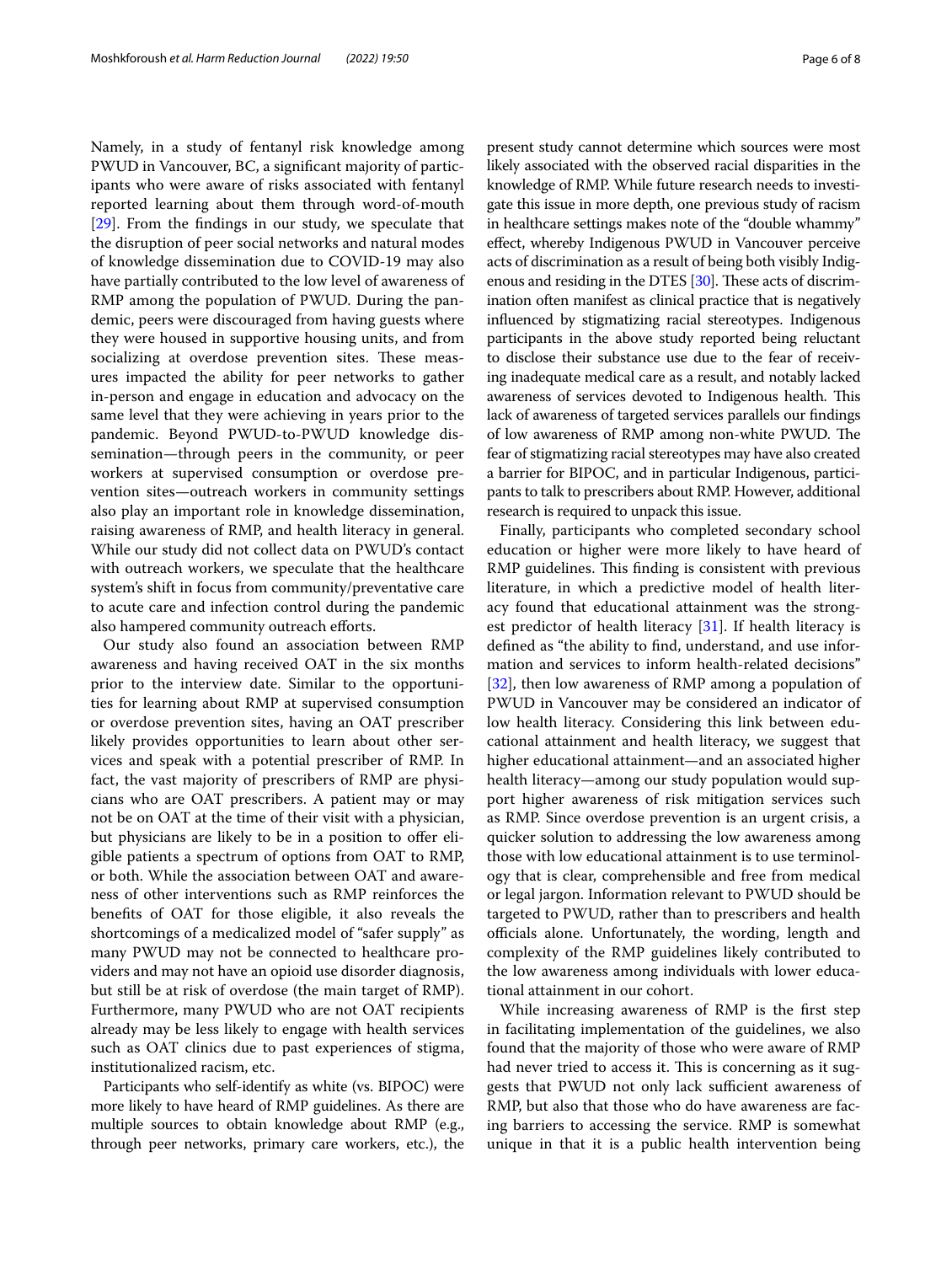provided in an individualized fashion and at the discretion of prescribers. This is different from other public health interventions, such as naloxone, where PWUD do not require a prescription to access the intervention. This dependence on prescribers creates a number of barriers, including physician willingness, comfort and awareness to prescribe RMP, as well as requiring patient engagement with the health system. The roll out of RMP generally lacked public awareness campaigns, and the onus was on PWUD to seek information and fnd a potential prescriber. For RMP to be successful as a public health intervention, similar approaches as made for other public health interventions would be needed, such as broad availability without prescribers as gatekeepers and funding to implement education campaigns that target the population meant to beneft from the intervention. Further implications of our fndings include the need to improve perceived accessibility and knowledge of eligibility criteria, especially since a plan for expanding RMP was introduced on July 15, 2021 [\[33](#page-7-28)]. With policy directives that focus on expansion of eligibility, medications and coverage, awareness of RMP and other derivative programs are crucial to achieving the overarching goal of preventing overdose deaths. Once awareness is achieved, additional research is needed to explore and address why the majority of PWUD who had awareness of RMP did not try to access the service.

This study has several limitations. First, all measures were self-reported, which may have introduced response bias into our results. However, self-reported measures among PWUD have been shown to be generally reliable and valid [[34](#page-7-29)[–36\]](#page-7-30). Second, the cross-sectional nature of this study does not allow us to address the temporal sequence of associations found in our study. Lastly, recruitment of the cohort participants was conducted through nonprobability sampling methods rather than random sampling, and data collection through phone interviews may have introduced selection bias. These study design issues may reduce the external validity of our results such that the level of awareness of RMP found in our study cannot be generalized to all PWUD in Vancouver.

## **Conclusions**

Despite the intended purpose of mitigating urgent risks of overdose and spread of COVID-19, only about half of our sample of PWUD in Vancouver had heard of RMP at least four months after the release of the guidelines. Participants who had awareness of RMP guidelines were more likely to self-identify as white, to have completed secondary school education or higher, to have used drugs at a supervised consumption or overdose prevention site, and to have received OAT as addiction treatment. Of further concern, among study participants who were aware

of RMP guidelines, roughly two-thirds had never tried to access RMP. As RMP is currently being expanded as a more permanent overdose prevention intervention, these fndings suggest the need to increase the awareness of RMP guidelines, particularly among racialized people and those who are not connected with key harm reduction services. Additional research is also needed to explore and address the reasons for low uptake of RMP among individuals who have heard of the intervention.

#### **Abbreviations**

ACCESS: AIDS Care Cohort to evaluate Exposure to Survival Services; AOR: Adjusted odds ratio; ARYS: At-Risk Youth Study; BC: British Columbia; BIPOC: Black, Indigenous, or other people of color; CI: Confdence interval; DTES: Downtown Eastside; OAT: Opioid agonist therapy; PWUD: People who use drugs; RMP: Risk mitigation prescribing; VIDUS: Vancouver Injection Drug Users Study; VIF: Variance infation factor.

#### **Acknowledgements**

This research was undertaken on the unceded traditional homeland of the Coast Salish Peoples, including the x<sup>w</sup>maθkwayam (Musqueam), Skwxwú7mesh (Squamish), and Salílwata (Tsleil-Waututh) Nations. The authors thank the study participants for their contribution to the research, as well as current and past researchers and staf. We also thank Dr. Bernie Pauly at the University of Victoria for her feedback on a previous version of this manuscript.

#### **Author contributions**

KD, KH, MJM and TK designed and managed the cohort studies that the present study built on. MM and KH designed the study. ZC conducted the statistical analyses. MM wrote the frst draft manuscript text, prepared Fig. [1](#page-4-0) and Table [1,](#page-3-0) and incorporated other co-authors' input in the manuscript. All authors made signifcant contributions to the conceptions of the analyses, interpretation of the data, and writing and reviewing the manuscript. All authors read and approved the fnal manuscript.

#### **Funding**

The study was supported by the US National Institutes of Health (NIH; U01DA038886, U01DA021525), the Canadian Institute of Health Research (CIHR; MS1-173065) and the Michael Smith Foundation for Health Research (MSFHR; 19032). KH holds the St. Paul's Hospital Chair in Substance Use Research and is supported in part by the NIH (U01DA038886), a MSFHR Scholar Award, and the St. Paul's Foundation. MJM is supported by the NIH (U01DA0251525). KD is supported by a MSFHR/St. Paul's Hospital Foundation– Providence Health Care Career Scholar Award and a CIHR New Investigator Award. NF is supported by a Philip Owen Professorship in Addiction Medicine at the University of British Columbia, and a Scholar Award from the Michael Smith Foundation for Health Research/St. Paul's Hospital Foundation.

#### **Availability of data and materials**

The data used for this study are not publicly available and can be requested from the corresponding author on reasonable request and with permission of the University of British Columbia/Providence Health Care Research Ethics Board.

#### **Declarations**

#### **Ethics approval and consent to participate**

All three studies (VIDUS, ACCESS, ARYS) have received ethics approval from the University of British Columbia/Providence Health Care Research Ethics Board. All participants provided written informed consent.

#### **Consent for publication**

Not applicable.